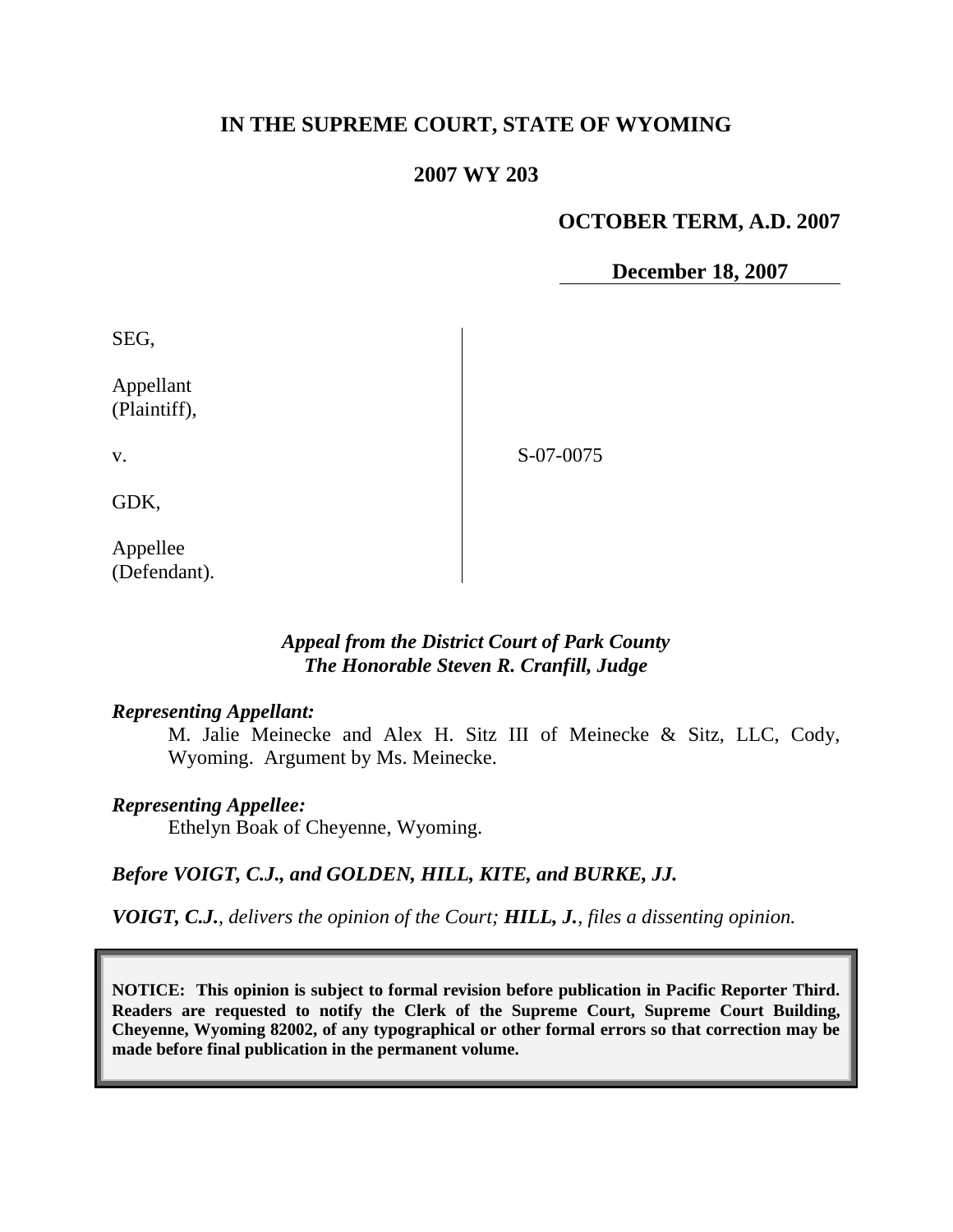### **VOIGT, Chief Justice.**

[¶1] Mother, SEG, contests the district court's refusal to terminate the parental rights of Father, GDK, to the parties' minor child, KGK. We determine that the district court's order is not an appealable order under W.R.A.P. 1.05, and we therefore dismiss this appeal.

#### **ISSUE**

[¶2] The dispositive issue in this case is whether the district court's Order on Termination of Parental Rights is an appealable order from which this Court has jurisdiction to entertain an appeal.

### **FACTS**

[¶3] Mother petitioned for termination of Father's parental rights to KGK on November 17, 2005. Mother's petition also requested back child support and future child support. Father responded to the petition, and counterclaimed for visitation. The district court held a hearing on the petition and counterclaim and issued an order, in which it concluded that Mother had failed to prove the statutory requirements for terminating Father's rights. The court also found that the parties had not presented adequate evidence regarding child support or visitation and suggested further hearings on those issues. Mother appealed.

#### **STANDARD OF REVIEW**

[¶4] Under W.R.A.P. 1.04(a) this Court has jurisdiction to entertain an appeal from a judgment or from an appealable order. Whether a court has jurisdiction is a question of law to be reviewed *de novo*. *Steele v. Neeman*, 6 P.3d 649, 653 (Wyo. 2000).

#### **DISCUSSION**

[¶5] W.R.A.P. 1.04(a) states "[a] judgment rendered, or appealable order made, by a district court may be: reversed, vacated, remanded, or modified by the supreme court for errors appearing on the record." W.R.A.P. 1.05 defines an appealable order as:

> (a) An order affecting a substantial right in an action, when such order, in effect, determines the action and prevents a judgment; or

> (b) An order affecting a substantial right made in a special proceeding; or

> (c) An order made upon a summary application in an action after judgment; or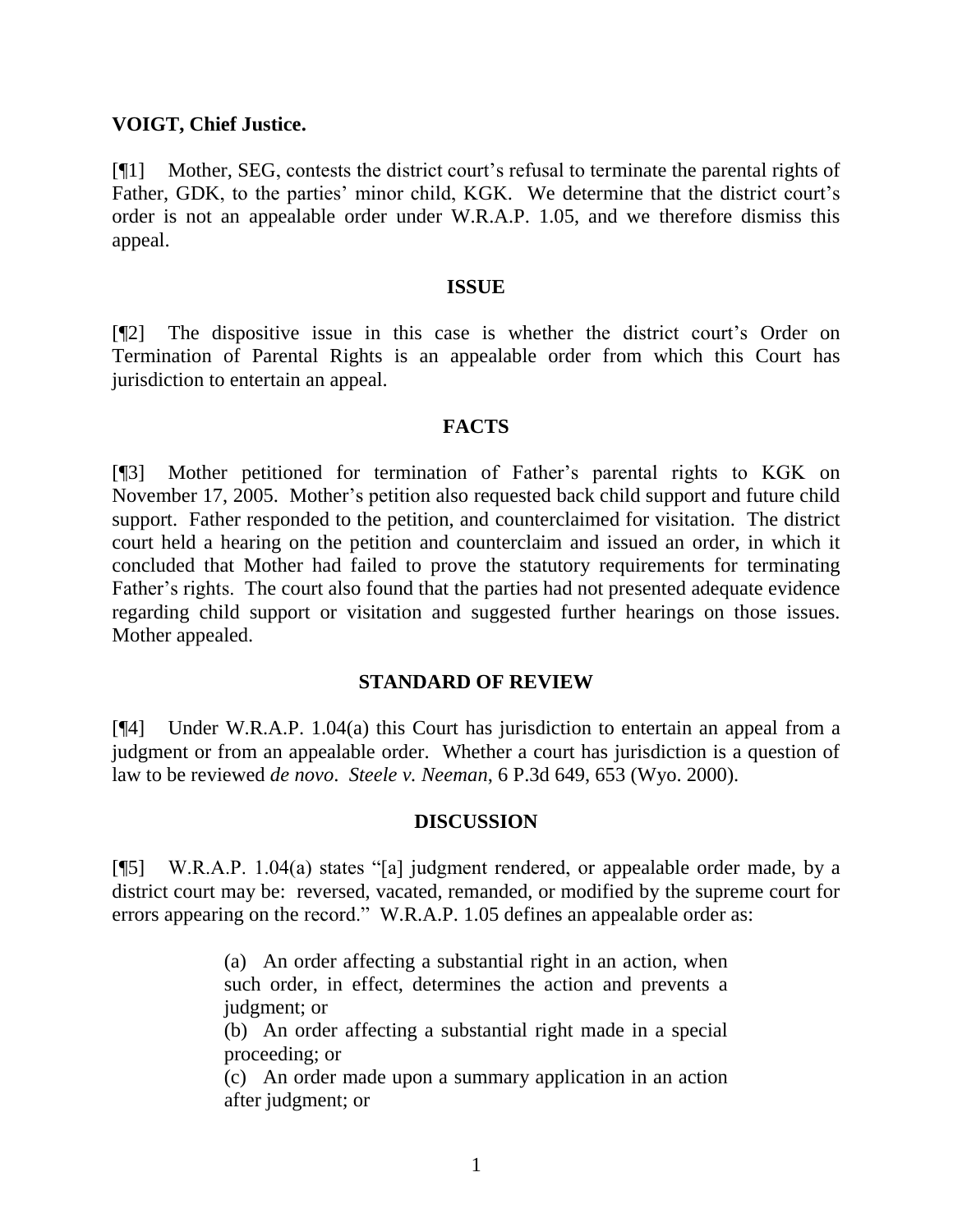(d) An order, including a conditional order, granting a new trial on the grounds stated in Rule  $59(a)$  (4) and (5), Wyo. R. Civ. P.; if an appeal is taken from such an order, the judgment shall remain final and in effect for the purposes of appeal by another party; or

(e) Interlocutory orders and decrees of the district courts which:

(1) Grant, continue, or modify injunctions, or dissolve injunctions, or refuse to dissolve or modify injunctions; or

(2) Appoint receivers, or issue orders to wind up receiverships, or to take steps to accomplish the purposes thereof, such as directing sales or other disposition of property.

 $[$ <del>[</del>[6] W.R.A.P. 1.05(c), (d), and (e) are not implicated in any possible analysis of the district court's Order on Termination of Parental Rights. Therefore, in order to qualify as appealable, the order must affect a substantial right, and must either be issued in a special proceeding, or prevent a judgment in the case, under W.R.A.P. 1.05(a) or (b). The first question is dispositive.

[¶7] This order does not affect a substantial right. Father's parental rights and right to associate with his daughter (and thus, KGK's right to association with her father) were not altered in any way by this interlocutory order. No substantial right of any party was affected.<sup>1</sup> Therefore, the order was not an "appealable order" under W.R.A.P. 1.05.

[¶8] In addition, contrary to what Mother implies on appeal, the order cannot be considered a judgment. *Black's Law Dictionary* 858 (8<sup>th</sup> ed. 2004) defines a judgment as "[a] court's final determination of the rights and obligations of the parties in a case". The order specified that issues remained to be resolved and invited the parties to request further hearings on those issues. In particular, the court found it necessary to leave the issues of child support and visitation unresolved because the parties had not presented sufficient evidence on those matters at the hearing on the petition to terminate. We cannot hear an appeal from an order that does not affect a substantial right, in a case where two of the three issues raised remain unaddressed by the court. $<sup>2</sup>$ </sup>

 $\overline{a}$ 

 $1$  *Compare FML v. TW*, 2007 WY 73, ¶ 5-7, 157 P.3d 455, 458-59 (Wyo. 2007), where we found that an order changing child custody was an appealable order because it affected a substantial right in a special proceeding. The cases are distinguishable because, here, the fundamental parent-child relationship was not altered by the order.

 $2$  The parties claim that another case was filed (though they cannot agree who filed it) concerning the issues of child support and visitation. We have no evidence of such a case in the record. In any event, the filing of a new matter does not change the fact that those issues are outstanding in this case, though it may present issues of collateral estoppel and res judicata for one proceeding or the other.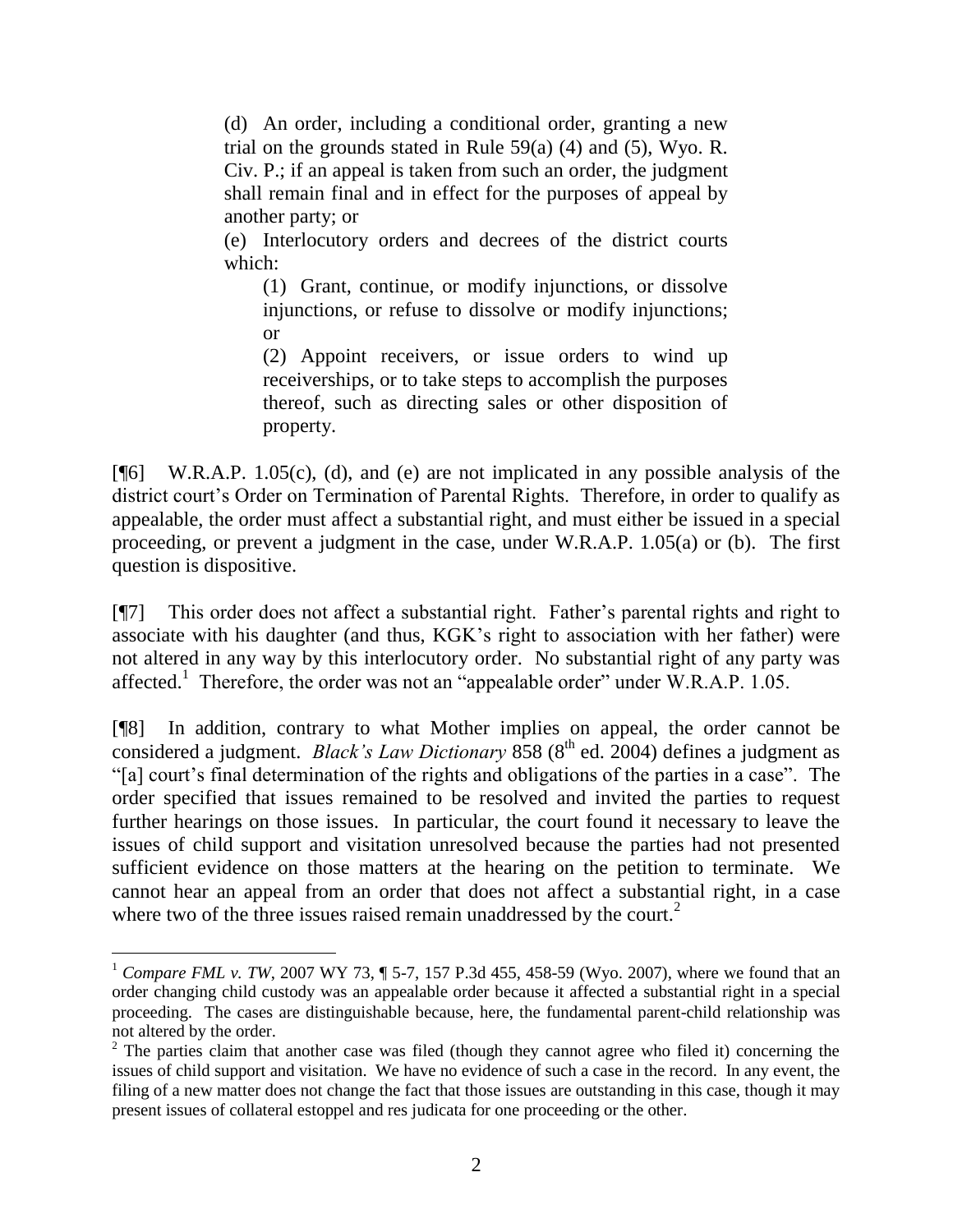### **CONCLUSION**

[¶9] The Order on Termination of Parental Rights in this case did not affect a substantial right and so was not an appealable order under W.R.A.P. 1.05. The order also was not a judgment under W.R.A.P. 1.04, as it did not resolve all the issues in the case. Therefore, this court has no jurisdiction to entertain an appeal from the order. We dismiss.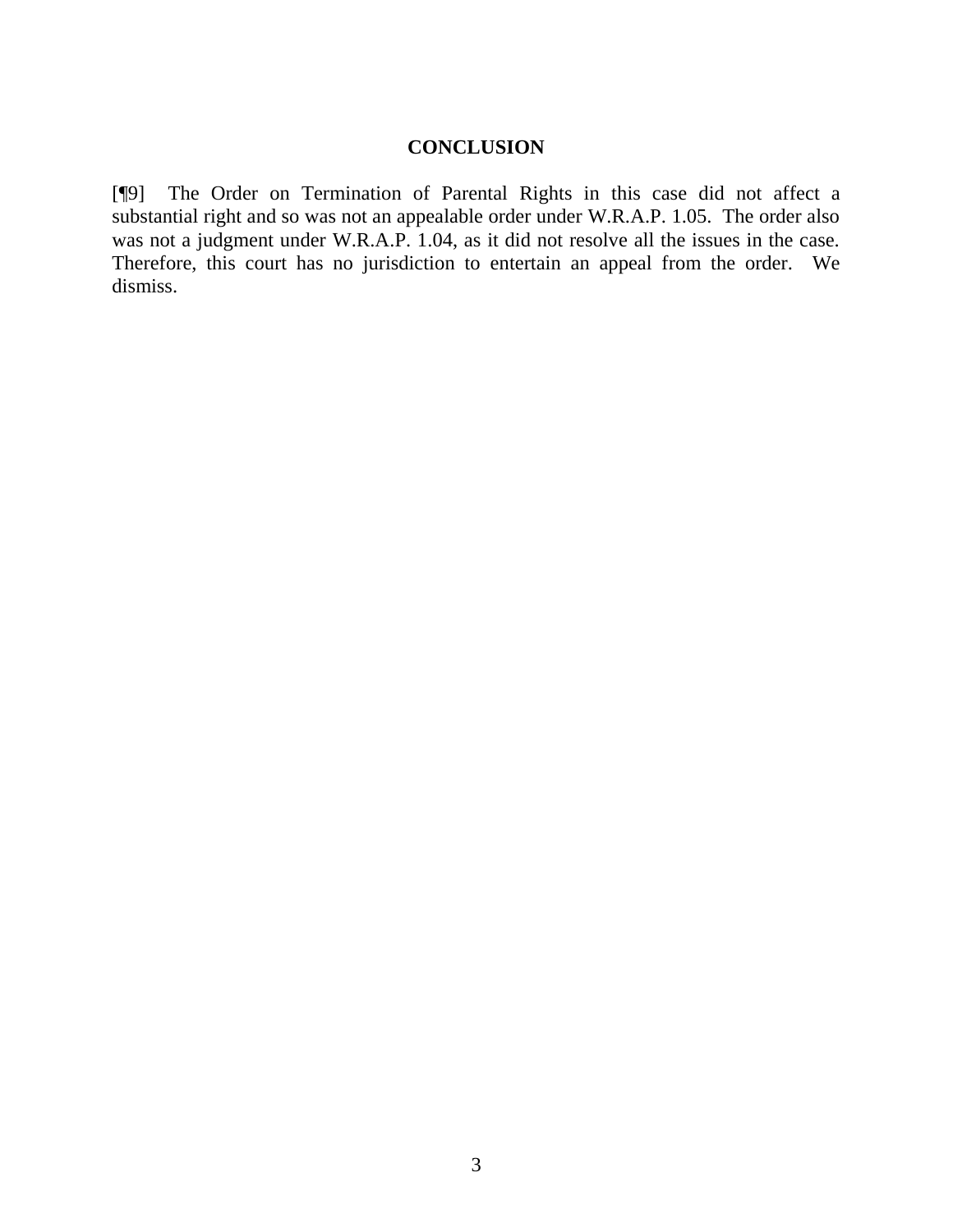### **HILL, Justice,** dissenting.

[¶10] I respectfully dissent because this case involves a special proceeding that is governed by procedures set out in Wyo. Stat. Ann. §§ 14-2-309 through 14-2-319 (LexisNexis 2007). It virtually goes without mention that substantial rights are always at stake in cases such as these, and strict adherence to the governing statutes is mandatory. We review such cases applying strict scrutiny. E.g., *In re CS*, 2006 WY 130,  $\P$  7-8, 143 P.3d 918, 921-22 (Wyo. 2006). I make mention that it is a special proceeding to ensure that the Court recognizes it as such, although that does not play a role in my conclusion that we must address the issues raised by this appeal, on their merits. In passing, I deem it important as well to note that the Wyoming Rules of Appellate Procedure merely breathe life into, and give procedural form to, the jurisdiction of this Court. W.R.A.P. 1.04(a) is just one of those rules, but it is not a source of our jurisdiction. See Wyo. Const. art. 5, § 2. I also want to briefly note that the majority opinion is not a *de novo* review, inasmuch as the Court purports to be determining its jurisdiction in the first instance, and the mention of that standard seems mistaken in these circumstances.

[¶11] I would hold that the district court's order is an appealable order. The governing statutes give the district court only two alternative resolutions to such cases. The first possible resolution is this:

## **§ 14-2-315. Order terminating the parent-child legal relationship; contents.**

The order terminating the parent-child legal relationship shall be in writing and shall contain the findings of the court. If the court terminates the parent-child legal relationship of either one (1) or both parents, it shall fix the responsibility for the child's support and appoint a guardian of the child's person or estate or both.

Wyo. Stat. Ann. § 14-2-315 (LexisNexis 2007).

[¶12] The second option is this:

### **§ 14-2-316. Dismissal of petition; continuation of hearing.**

**If the court does not terminate the parent-child legal relationship, it shall dismiss the petition** or direct an authorized agency to continue to make efforts to rehabilitate the parent and continue the hearing for no longer than six (6) months. The authorized agency shall provide the court with any additional reports regarding its rehabilitative efforts and